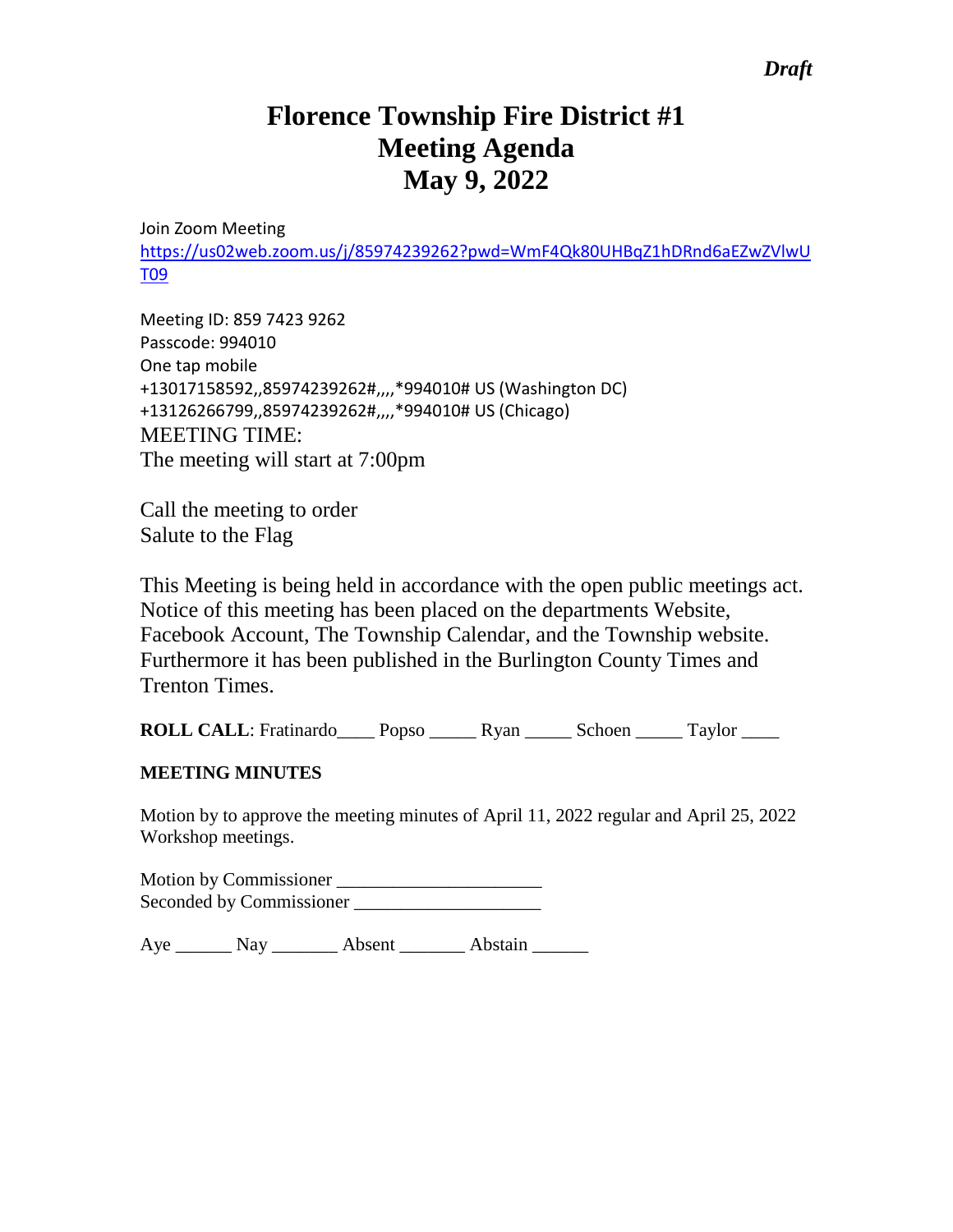## *Draft*

#### **PRESENTATION OF BILLS**

Motion by to pay all bills.

Motion by Commissioner \_\_\_\_\_\_\_\_\_\_\_\_\_\_\_\_\_\_\_\_\_\_ Seconded by Commissioner \_\_\_\_\_\_\_\_\_\_\_\_\_\_\_\_\_\_\_\_

Aye \_\_\_\_\_\_\_ Nay \_\_\_\_\_\_\_\_ Absent \_\_\_\_\_\_\_ Abstain \_\_\_\_\_\_\_

#### **TREASURERS REPORT:**

Motion approve the Treasurers report

Motion by Commissioner Seconded by Commissioner \_\_\_\_\_\_\_\_\_\_\_\_\_\_\_\_\_\_\_\_

Aye \_\_\_\_\_\_\_ Nay \_\_\_\_\_\_\_\_ Absent \_\_\_\_\_\_\_\_ Abstain \_\_\_\_\_\_\_

#### **Membership Application:**

N/A

#### **OLD BUSINESS:**

1. Motion to approve policy 750 RECORDS RETENTION AND DESTRUCTION POLICY.

Motion by Commissioner \_\_\_\_\_\_\_\_\_\_\_\_\_\_\_\_\_\_\_\_\_\_ Seconded by Commissioner \_\_\_\_\_\_\_\_\_\_\_\_\_\_\_\_\_\_\_\_

Motion to open the meeting to public for to discussion of Policy 750 Records Retention and Destruction Policy.

Motion by Commissioner \_\_\_\_\_\_\_\_\_\_\_\_\_\_\_\_\_\_\_\_\_\_ Seconded by Commissioner \_\_\_\_\_\_\_\_\_\_\_\_\_\_\_\_\_\_\_\_ Aye \_\_\_\_\_\_\_ Nay \_\_\_\_\_\_\_ Absent \_\_\_\_\_\_\_ Abstain \_\_\_\_\_\_ Comments:

Motion to close the meeting to the public.

| Motion by Commissioner   |        |         |  |
|--------------------------|--------|---------|--|
| Seconded by Commissioner |        |         |  |
| $Aye$ Nay                | Absent | Abstain |  |

ROLL CALL: Fratinardo\_\_\_\_ Popso \_\_\_\_\_ Ryan \_\_\_\_\_ Schoen \_\_\_\_\_ Taylor \_\_\_\_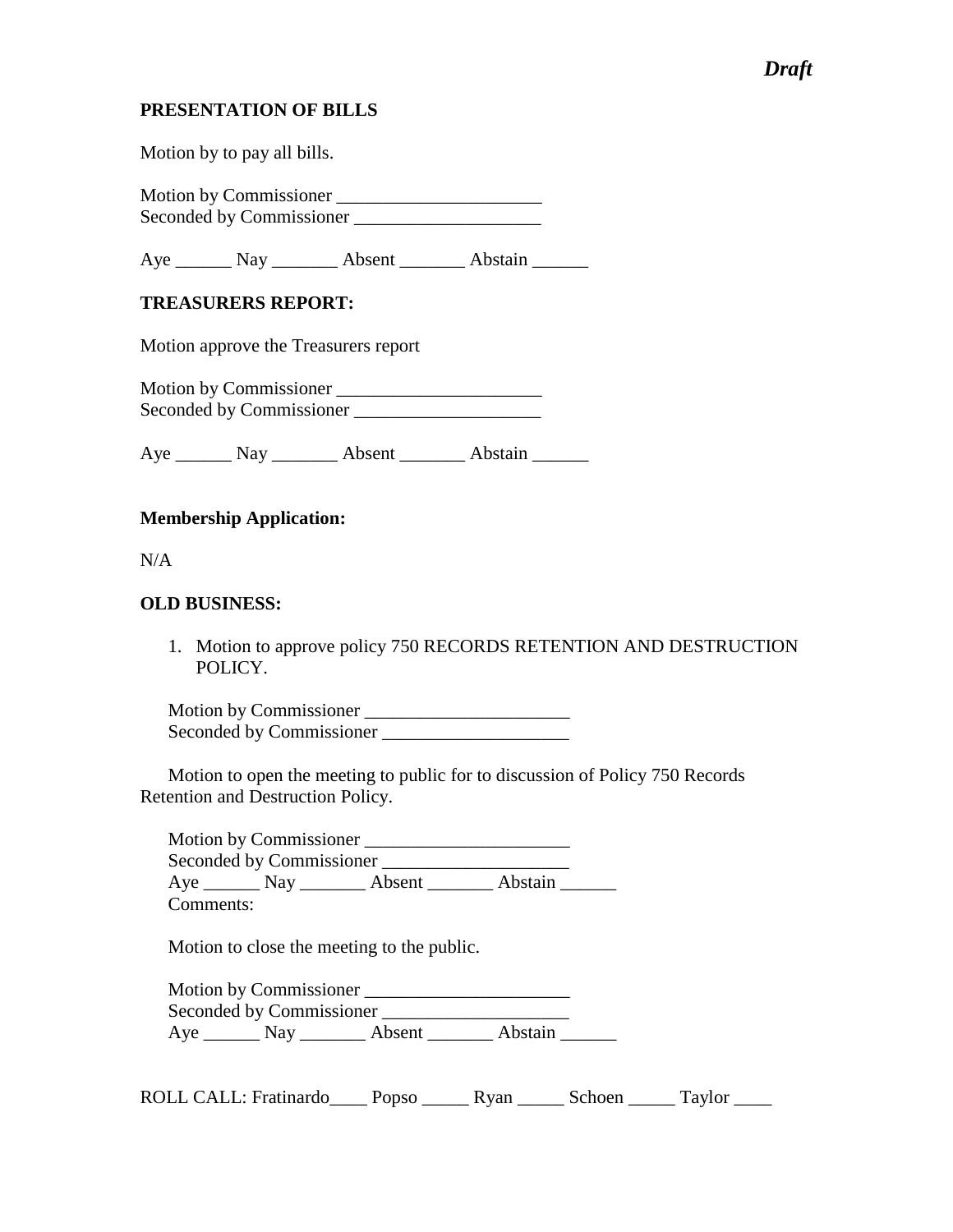#### **NEW BUSINESS:**

1. Motion to approve Resolution 2022-17, A RESOLUTION URGING THE NEW JERSEY LEGISLATURE TO AMEND THE BUDGET CAP LAW TO APPROPRIATE FUNDS FOR INCREASING INSURANCE COSTS

Motion by Commissioner \_\_\_\_\_\_\_\_\_\_\_\_\_\_\_\_\_\_\_\_\_\_ Seconded by Commissioner \_\_\_\_\_\_\_\_\_\_\_\_\_\_\_\_\_\_\_\_

| <b>ROLL CALL: Fratinardo</b> | Popso | <b>R</b> van | <b>Schoen</b> | <b>Taylor</b> |
|------------------------------|-------|--------------|---------------|---------------|
|                              |       |              |               |               |

2. Motion to approve Resolution 2022-18, Resolution appointing the authorized signers for the accounts, which the Florence Township Fire District No. 1 holds with the Truist Bank.

Motion by Commissioner \_\_\_\_\_\_\_\_\_\_\_\_\_\_\_\_\_\_\_\_\_\_ Seconded by Commissioner \_\_\_\_\_\_\_\_\_\_\_\_\_\_\_\_\_\_\_\_

| <b>ROLL CALL: Fratinardo</b> | <b>Popso</b> | <b>R</b> van | <b>Schoen</b> | <b>Taylor</b> |  |
|------------------------------|--------------|--------------|---------------|---------------|--|
|                              |              |              |               |               |  |

3. Motion to approve Resolution 2022-19, RESOLUTION APPOINTING A FIRE DISTRICT ADMINISTRATOR FOR THE FLORENCE TWP. FIRE DISTRICT NO. 1 .

Motion by Commissioner \_\_\_\_\_\_\_\_\_\_\_\_\_\_\_\_\_\_\_\_\_\_ Seconded by Commissioner

**ROLL CALL: Fratinardo\_\_\_\_ Popso \_\_\_\_\_ Ryan \_\_\_\_\_ Schoen \_\_\_\_ Taylor \_\_\_\_\_**

#### **GOOD OF THE BOARD:**

- 1.
- 2.
- 3.
- 4.